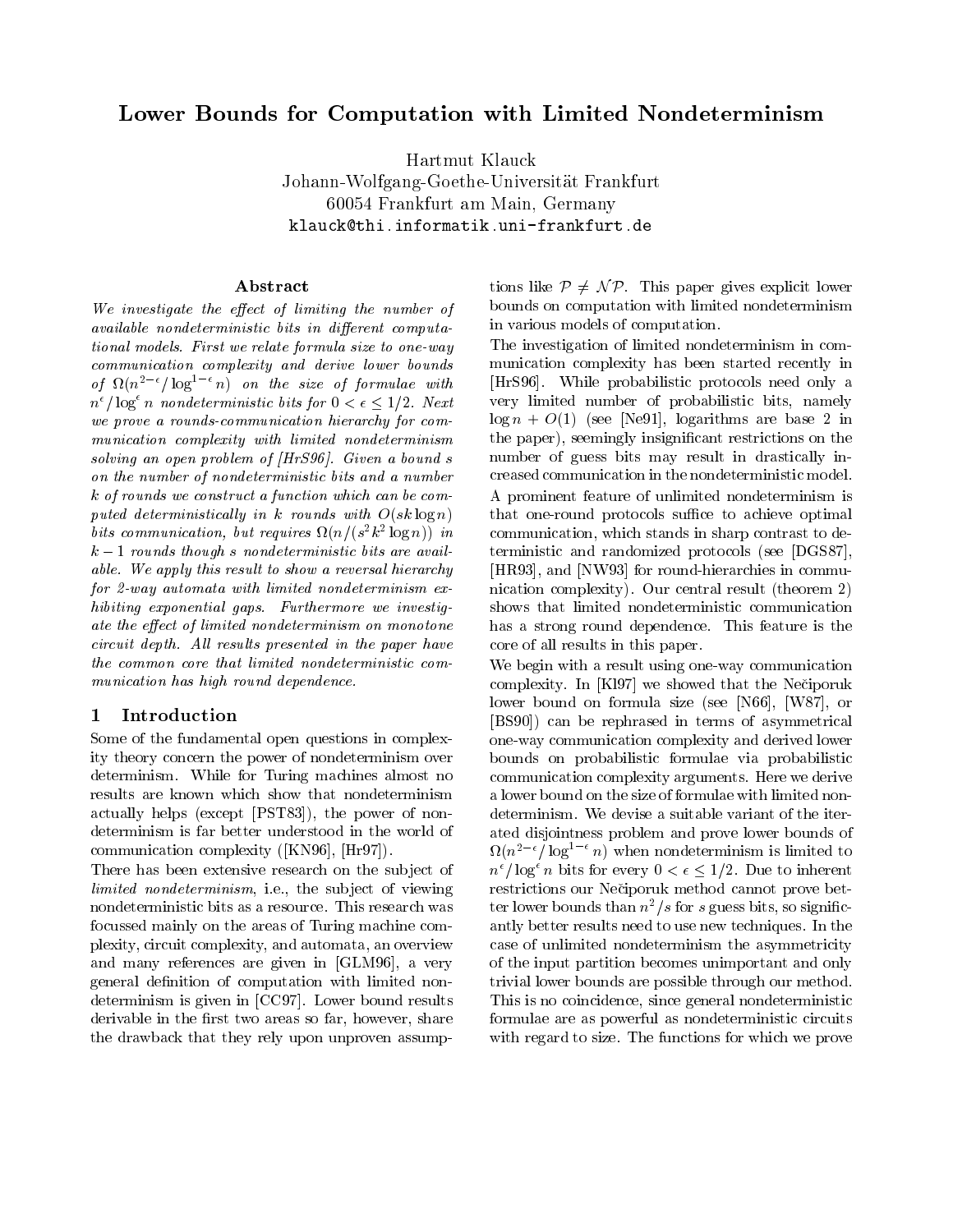the lower bounds can be computed more efficiently when nondeterminism is less restricted:  $U(n^c \log^2 n)$  d nondeterministic bits suffice for size  $O(n^{1+\epsilon}/\log^{\epsilon} n)$ . Then we turn to general communication complexity A weak rounds-communication hierarchy for  $\mathbf{2}$ limited nondeterminism is claimed in [HrS96] holding only for at most a logarithmic number of guess bits. We show that for any s and  $k$  there is a function on  $n$  inputs which can be computed deterministically in  $k$  rounds with communication  $O(sk \log n)$  when A starts, while any k-round protocol with <sup>s</sup> nondeterministic bits needs communication  $\Omega(n/(s^2\kappa^2 \log n))$  when B starts.

We continue with an application of this hierarchy. A  $k$ -visit automaton is a 2-way NFA, which is allowed to visit each input bit at most  $k$  times, thus the notion of a k-visit automaton is a stronger form of the notion of a k-reversal bounded automaton. Astonishingly there is a hierarchy over  $k$  even for unlimited nondeterminism, but the hierarchy for limited nondeterminism is much stronger, having exponential gaps (upper bounds hold for k-reversal automata, so a reversal hierarchy is implicit). Limited nondeterminism for one-way automata has been investigated e.g. in [GKW90], reversal complexity for 2-way NFAs e.g. in [Hr91]. Note that for Turing machines the reversal measure usually includes the reversals on the work tapes, see e.g. in [CY91].

Finally we investigate monotone circuit depth. Due the Karchmer Wigderson result in [KW90] there is an equivalence between communication complexity in a specific game and monotone bounded fan-in circuit depth (this equivalence can also be interpreted in terms of (unbounded fan-in) depth and logarithm of fan-in versus rounds and communication per round, see [NW93] and [K88]). It is easy to show that depth can be reduced to the logarithm of size by unlimited nondeterminism without a signicant increase in size. We construct a family of functions on  $n$  variables for every d (with  $\sqrt{n} > d > \log n$ ) that can be computed in monotone depth -(d) with at most n=d nondeterministic bits for some constant  $\epsilon > 0$ .  $n/d$  nondeterministic bits suffice for monotone depth  $O(\log n)$ . The construction builds on the lower bound for the matching problem in [RW92]. A similar result can be derived for functions in monotone  $P$  via a recent result of [RM97]. This separates the monotone  $\mathcal{NC}$  hierarchy in the presence of  $n$ /polylog n nondeterministic bits.

s; t-connectivity is an important monotone problem. We show that the monotone depth is  $\mathcal{U}(\log^2 k)$  when  $\sigma f$  $(n/k)$  log n nondeterministic bits are available.

Nisan and Wigderson ([NW93]) rederived the separ-

ation of monotone  $AC^0$  given in [KPY84] from the deterministic round hierarchy in communication complexity ([DGS87]). We generalize the result to limited nondeterminism.

## Definitions and Results

We first need definitions on communication complexity and the other computational models considered here.

 $\mathbf{D}$  chanceled 1  $\mathbf{L}$  be a relation. In a communication protocol player A and B receive inputs  $x_A$ ,  $x_B$  from  $X_A$  and  $X_B$  respectively. Their goal is to agree on  $y \in Y$  such that  $(x_A, x_B, y) \in R$ . The players exchange binary encoded messages. The communication complexity of a protocol is the worst case number of bits exchanged. The communication complexity  $C(R)$  of a relation R is the complexity of the optimal protocol solving R. The communication matrix of R is the matrix M with  $M(x_A, x_B) =$  $\{y|(x_A, x_B, y) \in R\}.$ 

A nondeterministic protocol for a Boolean function <sup>f</sup> is allowed to quess some bits and communicate according to a different deterministic strategy for each guess string. An input is accepted iff at least one computation accepts. If we limit the number of nondeterministic bits to some value s, then we assume that these bits are shared and known to both players without communication, otherwise they are private. The nondeterministic communication complexity  $NC(f)$  is the complexity of the optimal nondeterministic protocol computing f.  $NC_s(f)$  is the complexity of the optimal nondeterministic protocol using at most <sup>s</sup> nondeterministic bits and computing <sup>f</sup> .

A protocol has <sup>k</sup> rounds, if the players exchange <sup>k</sup> messages (of any length) switching the speaker on very message. Superscripts of the form  $C^{A,k}$  denote the complexity, when the protocols are restricted to at most k rounds with player A starting. If <sup>k</sup> = 1 then we wil l also use the term one-way communication complexity.

**Definition 2**  $A$  (Boolean) formula is a Boolean circuit with fan-in 2 and fan-out 1 on Boolean variables  $x_1,\ldots,x_n$  and the constants 0,1, that can all be read arbitrarily often. The gate functions may be chosen from an arbitrary basis.

A nondeterministic formula with <sup>s</sup> guess bits is a formula which has access to additional input variables  $a_1,\ldots,a_s$ . The formula accepts an input x if there is an a such that  $(a, x)$  is accepted.

The size of a formula is the number of leaves, the size of a circuit is the number of gates. The depth of a formula or circuit is the length of the longest path from a leaf to the top gate.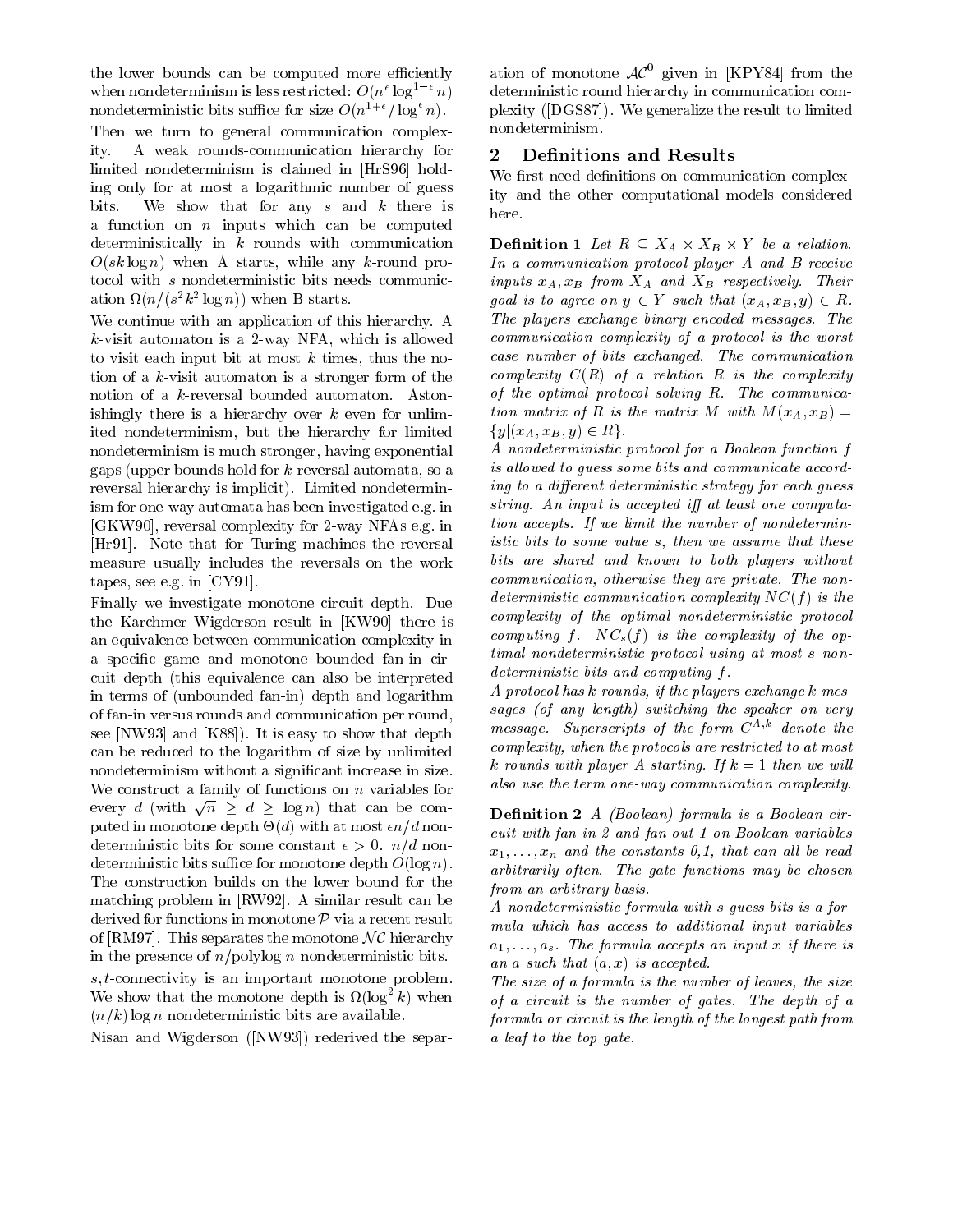A monotone circuit is only allowed to use the gate functions  $\wedge$  and  $\vee$  (we consider fan-in 2 and, if indicated, unbounded fan-in). A nondeterministic monotone circuit has access to nondeterministic bits  $a_1,\ldots,a_s,\overline{a_1},\ldots,\overline{a_s}$  (the guess bits are given negated and unnegated to the circuit, note that guess bits which are given only unnegated can be removed).

**Definition 3** A  $k - visit$  automaton is a 2-way NFA which visits each letter at most <sup>k</sup> times. The automaton has bounded nondeterminism  $s(n)$ , if on each input of length  $n$  at most  $s(n)$  nondeterministic bits are guessed. The size of the automaton is the number of its states.

Obviously by definition  $k$ -visit is at least as strong as the reversal measure, since a (nonresting) automaton that changes the direction of its head  $k$  times (including the start) visits each letter at most  $k$  times.

Now we can state the results of this paper formally. We claim lower bounds for exact values s of available guess bits, though we later prove them for values  $\epsilon s$ . This means that the functions in the claims are scaled versions of the equally named functions in the proofs. We begin with the lower bound on formula size.

**Theorem 1** There is a Boolean function  $D_{n,s}$  (with s n) on <sup>N</sup> = O(ns log n) inputs such that any formula with s nondeterministic bits for  $D_{n,s}$  has size  $\Omega(n^2s \log n)$ .  $D_{n,s}$  can be computed by a formula with  $min$  $O(s \log n)$  nondeterministic bits and size  $O(n s^{-1} \log n)$ . In particular for  $0 < \epsilon < 1/2$  let  $s = n^{\frac{1}{1-\epsilon}}$ , then the size is lower bounded by  $\Omega(N^2 \text{ }^\circ / \log^2 N)$  even with  $\overline{d}_{\text{eq}}$  $N<sup>o</sup>$  | log<sup>-</sup> N quess bits.  $O(N<sup>o</sup> \log<sup>-1</sup> N)$  quess bits suffice for size  $O(N^{1+\epsilon}/\log^{\epsilon} N)$ .

Note that nondeterministic formulae with unlimited nondeterminism can simulate nondeterministic circuits within a constant factor increase in size. Our argument develops a variant of the Neciporuk method. It is easy to see that this method is inherently restricted such that for every function  $f$  on  $N$  inputs with s guess bits the province is smaller than the smaller than  $\eta$  $N^2/s$ .

This is our result on the nondeterministic roundscommunication hierarchy:

**Theorem 2** For every  $s, k$  there is a Boolean function  $f_{\tilde k}$  with input tength n and

- $C^{A,k}(f_k^s) = O(sk \log n)$
- $N \cup_{s}^{N} (J_{k}^{s}) = M(n/(s^{2} \kappa^{2} \log n))$
- $N_{C(s \log n)}(f_k) = O(s \kappa \log n).$

The function requires to follow a set of -(s) paths in a bipartite graph up to the kth vertices. Note that one can save a round when following a single path by guessing an edge with  $\log n$  nondeterministic bits. Turning our attention to 2-way automata with unlimited nondeterminism we find a weak hierarchy.

Theorem 3 Any language that can be computed by a k-visit automaton of size <sup>q</sup> can also be computed by a  $\kappa$  =  $\jmath$ -visit automaton of size  $O(q^{\jmath} - \jmath)$  (if  $\jmath < \kappa$ ). There is a language  $L \subseteq \{0,1\}$  such that any k-visit  $a$ utomaton for L neeas size at least  $\Omega(N^{1/2})$  and at most  $O(N^{2/2} \log^2 N)$ , where  $N = \Theta(2^{n/2})$  is the minimal size of a 1-visit automaton for L.

For limited nondeterminism there is a stronger hierarchy:

**Theorem 4** For any s, k there is a language  $F_k^s \subseteq$  $\{0,1\}^n$  which can be decided by a k-visit automaton that works deterministic and has size  $\kappa n^{-\gamma}$  . F<sub>k</sub> requires size  $2^{\Omega(n/(s-k-\log n))}$  for any  $k-1$ -visit automaton with <sup>s</sup> guess bits.

The depth of monotone circuits can be reduced by nondeterminism. Even the circuit structure can be destroyed without increasing size much.

Theorem 5 A monotone nondeterministic circuit with size c can be converted to an equivalent monotone nondeterministic formula with depth  $\log c + O(1)$ and size  $O(c)$ . If unbounded fan-in is allowed then depth 2 and size  $O(c)$  suffice.

Again limiting nondeterminism may lead to maximal depth, as shown in the next result, which uses direct sums and employs the deterministic lower bound for bipartite perfect matching from [RW92].

**Theorem 6** Let d, n such that  $\sqrt{n} > d > \log n$ . There is an explicit Boolean function  $g_n^d$  on n variables and a constant  $\epsilon > 0$  so that  $g_n^d$  can be computed by a monotone deterministic circuit of depth  $O(d)$ , and every nondeterministic monotone circuit with  $\epsilon n/a$  guess bits needs depth  $\iota(a)$ .  $g_n^-$  can be computed in monotone depth  $O(\log n)$  with  $n/d$  guess bits.

Recently a separation of the monotone  $\mathcal{NC}$  hierarchy was achieved in [RM97]. Employing this result we get the following.

**Theorem 7** There are constants  $c, \epsilon > 0$  such that the following holds: Let d, n such that  $n^{1/c} \geq d \geq$  $\log n$ . There is an explicit Boolean function  $h_n^d$  on n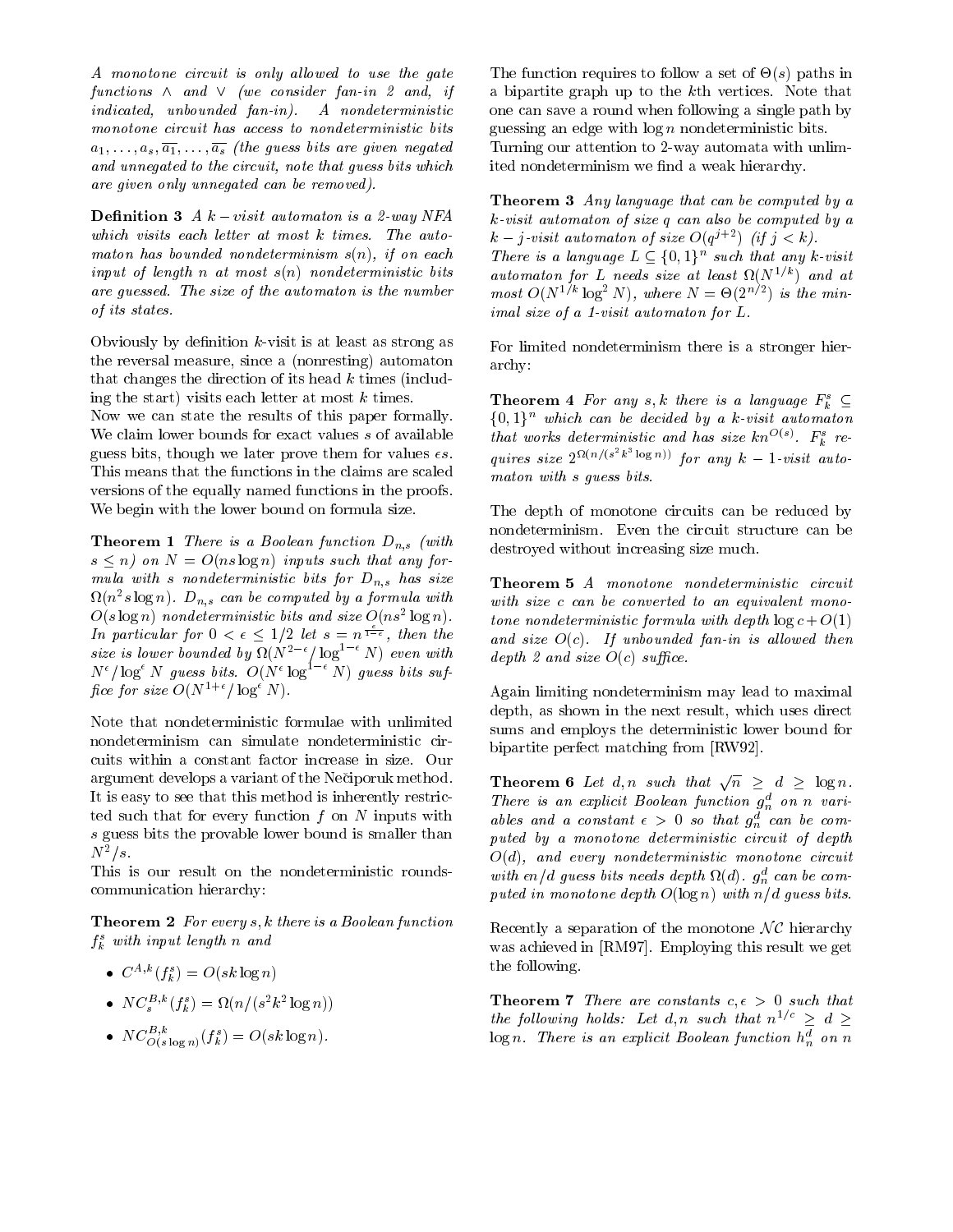variables that can be computed by a monotone deterministic circuit of polynomial size in depth  $O(d)$ , and every nondeterministic monotone circuit with  $\epsilon \frac{n \log a}{d^{3c-1}}$   $\qquad \qquad$ guess ous needs depth  $\mathfrak{U}(d)$ .  $n_n^2$  can be computed in  $\mathbb{R}^{C}$ . monotone depth  $O(\log n)$  if  $\frac{n \log^{10} a}{d^{2c}}$  guess bits are allowed.

For  $d = \log^k n$  theorem 7 gives a function computable in polynomial size, but only in depth - (d), although  $\sim$   $\sim$  $n$ /polylog n nondeterministic bits are available, and thus separates the monotone  $N\mathcal{C}$ -hierarchy for limited nondeterminism.

In the s; t-connectivity problem one has to decide for a given graph with distinguished vertices  $s, t$ , whether there is a path from  $s$  to  $t$ . The deterministic monotone depth is  $\Theta(\log^2 n)$  (see  $|KW90|$ ). Intuitively for  $u$ a drastical depth reduction much information on the path has to be guessed nondeterministically. We con firm this intuition:

**Theorem 8** The depth of a monotone circuit for  $s, t$ connectivity using  $(n/k)$  log n nondeterministic bits  $(1 \leq k \leq n)$  is  $\Omega(\log^2 k + \log n)$  and  $\Omega(\log n \log k)$ .

 $\theta$  conjecture the  $\theta$  and bound to be equally indicately. Now consider circuits with unbounded fan-in. For limited nondeterminism the monotone  $AC^0$  hierarchy is strict.

**Theorem 9** For every  $k \geq 2$  and  $s \geq n$  there is a function  $q_k$  on  $N = O(sn)$  inputs that can be computed by a deterministic monotone circuit with fan-in  $O(s)$ , depth  $k + 1$ , and size  $O(N)$ . Any monotone circuit with depth k, unbounded fan-in, and <sup>s</sup> nondeterministic bits for  $q_k^s$  has size  $2^{\Omega(\lfloor N/s \rfloor^s + \lfloor k \rfloor)}$ .

 $q_{\bar{k}}^-$  can be computed by a monotone circuit with  $\quad$  Pal unbounded fan-in,  $O(s \log n)$  nondeterministic bits, depth k, and size  $O(N)$  (with the exception of  $k=2$ , where the size is  $O(N \log N)$ .

Nondeterminism allows simplications of the structure of computation in many models. The conclusion of our results is that this has to be paid by a high consumption of nondeterministic bits. When this resource is restricted, "round phenomena" analogous to the deterministic world appear.

In the following sections the proofs of the theorems are given. The proofs of some propositions are given in an appendix.

#### 3 A lower bound on formula size

First we introduce a variation of the Neciporuk method in terms of communication:

**Definition 4** Let f be a Boolean function on n inputs and y1 :::yk a disjoint partition of the input variables into <sup>k</sup> blocks.

Let player B know the inputs in  $y_i$  and A all the other inputs. The nondeterministic one-way communication complexity with <sup>s</sup> guess bits of <sup>f</sup> under this partition is called  $N_{\mathcal{S}}^{(1)}$ ,  $J'$ ). Define the s-nondeterministic Nečiporuk function to be  $1/4 \sum_{i=1}^{\kappa} NC^{A,1}_{s}(f^{i}).$ 

Proposition 1 The s-nondeterministic Nečiporuk function is a lower bound on the size of nondeterministic Boolean formulae with <sup>s</sup> guess bits.

**Definition 5**  $\mathcal{P}_{m,s}$  denotes the set of all size s subsets of a <sup>m</sup> element universe.

 $D_{n,s}$  denotes the following language (and its characteristic function) for  $1 \leq s \leq n$ :

$$
D_{n,s} = \{(x_1, \ldots, x_{n+1}) | \forall i : x_i \in \mathcal{P}_{n^3,s} \land \exists i : |\{j | j \neq i; x_i \cap x_j \neq \emptyset\}| = s\}.
$$

We consider the  $n+1$  partitions of the inputs, where B has set  $x_i$  and A has the remaining  $n$  sets.

Lemma 1 Let the partition of the input be as described. There is some constant  $\epsilon > 0$  such that for all

$$
NC_{\epsilon s}^{A,1}(D_{n,s}^i) = \Omega(ns \log n)
$$

i

PROOF: We have to show that all nondeterministic one-way protocols with  $\epsilon s$  guess bits for  $D_{n,s}^i$  communicate much. A nondeterministic one-way protocol with  $\epsilon s$  guess bits and communication c is equivalent to a cover of the communication matrix for partition <sup>i</sup> with  $2^{\epsilon s}$  matrices that have at most  $2^c$  different rows and contain no ones which are wrong. We first construct a large submatrix with some nice properties, and show the lemma for this "easier" problem.

Partition the universe into *n* disjoint sets  $U_1,\ldots,U_n$ with  $|U_i| = n^2 = m$ . We choose vectors of n subsets of the universe such that the *i*th subset belongs to  $U_i$ . So all the sets are pairwise disjoint. Now the question the protocol has to answer, is whether the set of  $B$ intersects with <sup>s</sup> sets on the side of A.

We will further restrict the set of inputs. There are  $\binom{m}{s}$  subsets of  $U_i$  of size s. We select a set of such subsets so that any two of these have no more than  $s/2$  common elements. For this start at some subset and remove all subsets in "distance" at most  $s/2$ . This is continued as long as possible, so a set of subsets of  $U_i$  has been chosen which have pairwise "distance" s/2. Since in one step at most  $\binom{s}{s/2}\binom{m}{s/2}$  subsets are removed the number of selected subsets is at least

$$
\frac{\binom{m}{s}}{\binom{s}{s/2}\binom{m}{s/2}} \ge \left(\frac{m}{s}\right)^{s/2} / 2^{3s/2}.
$$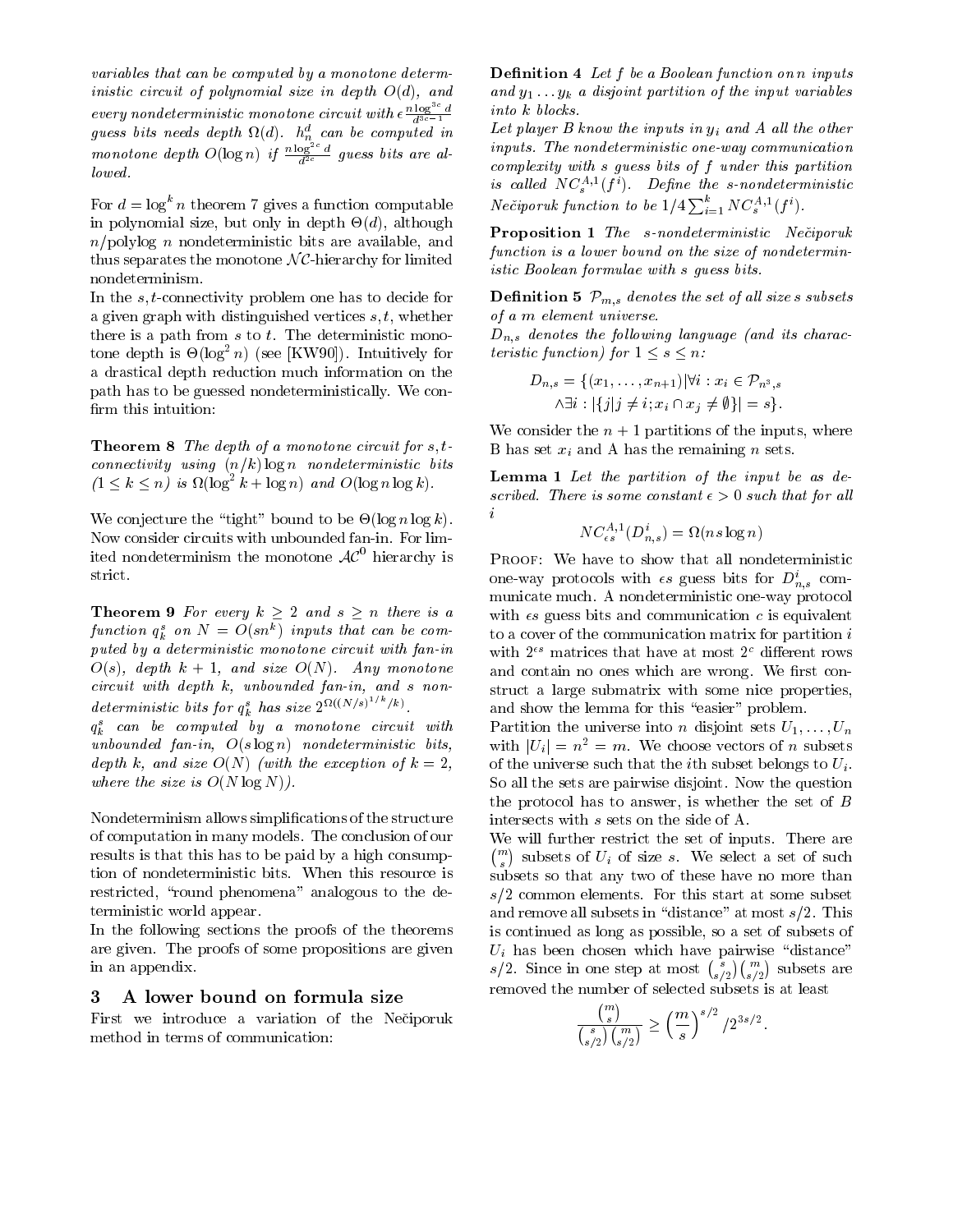Consider the rows belonging to vectors of subsets drawn as described. The columns can be restricted to vectors of elements drawn from U1  $\cdot$  . We W  $\cdot$  , where  $\cdot$ only  $s$  positions are not "empty". This submatrix is called M.

Consider any protocol matrix  $M'$  which covers at least  $1/2^r$  ones of M with  $r = \epsilon s$ . We will show that any such matrix needs many different rows.

Each row of <sup>M</sup> corresponds to a vector of sets. Let us say that a set of rows of  $M$  has  $k$  difference positions if there are  $k$  positions in the corresponding set vectors such that for each of the positions at least two set vectors differ.

We show that any row with many ones does not agree with many rows of  $M$ , i.e., contains ones these do not have. Since the matrices in the cover have one-sided error their rows are thus either sparse or cannot be put on many rows of M. Note that each row of <sup>M</sup> contains  $\binom{n}{s} s^s$  ones.

**Proposition 2** Let z be a row of  $M'$  that appears t times in  $M'$ . Let the rows of M appearing at the same positions have  $\delta n$  difference positions. Then  $z$  has at  $most\ 2\binom{n}{s} s^s/2^{\delta s/9}$  ones.

At least one half of all ones in  $M'$  appear in rows with at least  $\binom{n}{s} s^s / 2^{r+1}$  ones. Due to proposition 2 such a  $\frac{Let}{dt}$ row appears on a set of rows of <sup>M</sup> which have no more than  $\delta n$  difference positions with  $r+1= \delta s/9 - 1$ . So the row can cover at most all ones in  $\binom{m}{s}^{on}$  rows of M and thus at most  $\binom{m}{s}^{(n)} s^s$  ones. Since at least 7  $(m/s)^{sn/2} \binom{n}{s} s^s/(2^{3sn/2}2^{r+1})$  ones have to be covered  $g_k^s(n)$ by these rows

$$
(m/s)^{sn/2} \binom{n}{s} s^s
$$
  
\n
$$
\binom{m}{s} \binom{n}{s} s^s 2^{3sn/2} 2^{r+1}
$$
  
\n
$$
\geq \frac{(m/s)^{sn/2}}{(em/s)^{9\epsilon sn + 18n} 2^{3sn/2} 2^{\epsilon s + 1}}
$$
  
\n
$$
= 2^{\Omega(sn \log n)}
$$

rows are needed (for  $\epsilon = 1/20$  and  $s \ge 400$ ).

Theorem 1 Any nondeterministic formula with <sup>s</sup> guess ous for  $D_{n,20s}$  needs at least size  $\Omega(n-s)$  togn).  $D_{n,s}$  can be computed by a nondeterministic formula of size  $O(n s^2 \log n)$  when  $O(s \log n)$  quess bits are allowed.

PROOF SKETCH: The lower bound follows from lemma 1 and proposition 1. For the upper bound consider the following: the formula uses a guess string consisting of a number i with  $1 \leq i \leq n$  and pairs  $(j_1, w_1), \ldots, (j_s, w_s)$ , where  $1 \leq j_k \leq n$  and  $1 \leq w_k \leq$  $n$  tor all  $\kappa$ . The  $i$  indexes a set and the pairs witness that set i and set  $j_k$  intersect on element  $w_k$ .

The formula checks the following:  $j_1 \lt \cdots \lt j_s$ . This ensures that we have witnesses for  $s$  different sets. Also check for all  $1 \leq l \leq n$  that if  $l = i$ , then all the elements in the guess string are in  $x_l$ , if  $l = j_k$ then  $w_k \in x_l$ . All these tests can be implemented in  $\Box$ size  $O(n s^2 \log n)$ .

#### 4 A rounds-communication hierarchy

Nisan and Wigderson proved in [NW93] that an explicitly given function has a randomized  $k$  round communication complexity of  $M(n/k) = k \log n$ ) if B starts communicating and a deterministic  $k$  round communication complexity of  $k \log n$  if A starts communicating. This function requires following a path of length k in a bipartite graph with outdegree 1.However, 1.However, 1.However, 1.However, 1.However, 1.However, 1.However, 1.However, 1.However, 1.However, 1.However, 1.However, 1.However, 1.However, 1.However, 1.However, 1.Howeve guessing one edge with  $\log n$  nondeterministic bits allows B to use the first round productively and finish in  $k$  rounds without increased communication. So a "harder" function is needed. We investigate a function which generalizes the function considered in [NW93].

**Definition 6** Let  $V_A$  and  $V_B$  be disjoint sets of n vertices each.

Let  $F_A = \{f_A | f_A : V_A \to V_B\}$ , and  $F_B = \{f_B | f_B :$ VB ! VAg. Then is found (for  $\mathcal{F}$ ) if the fact (i.e. found if  $\mathcal{F}$  is a variable  $\mathcal{F}$ (resp.  $v \in V_B$ ). Define that  $f^{(0)}(v) = v$  and  $f^{(k)}(v) = f(f^{(k-1)}(v))$ . Then  $g_k : V_A \times r_A \times r_B \rightarrow (V_A \cup V_B)$  is defined by  $g_k^{\ast}(v^{\ast},\ldots,v^{\ast},J_A,J_B)=(J^{\backslash\infty}(v^{\ast}),\ldots,J^{\backslash\infty}(v^{\ast})).$ The function  $f_k : V_A \times F_A \times F_B \to \{0,1\}$  is the PAR-

IIY of an ons in the binary code of the output of  $g_k$ .

The above definition generalizes the function considered in [NW93], now following <sup>s</sup> paths in parallel (but on one single graph). Player A receives an element of  $F_A$ , player B receives an element of  $F_B$ , and both know the <sup>s</sup> start vertices. Intuitively player B has to guess  $s \log n$  bits in order to use the first round productively. In [NW93] a randomized zeroerror (and thus nondeterministic with  $O(\log n)$  guess bits) protocol is described computing  $g_{\bar{k}}$  within communication  $O((n/k) \log^2 n)$ , k rounds with B starting. I ms protocol does not generalize to  $g_k$ , so no better upper bound than  $O(n \log n)$  is known when only  $o(s \log n)$  nondeterministic bits are available. For our lower bound some notation is useful.

**Demittion** r Let  $\mu$  be a place set,  $A \subseteq \mu$ , if  $A \neq$ [0, 1] a probability distribution, and  $x \in X$  be a random variable distributed with  $Pr$ . Subsets of  $X$  are events.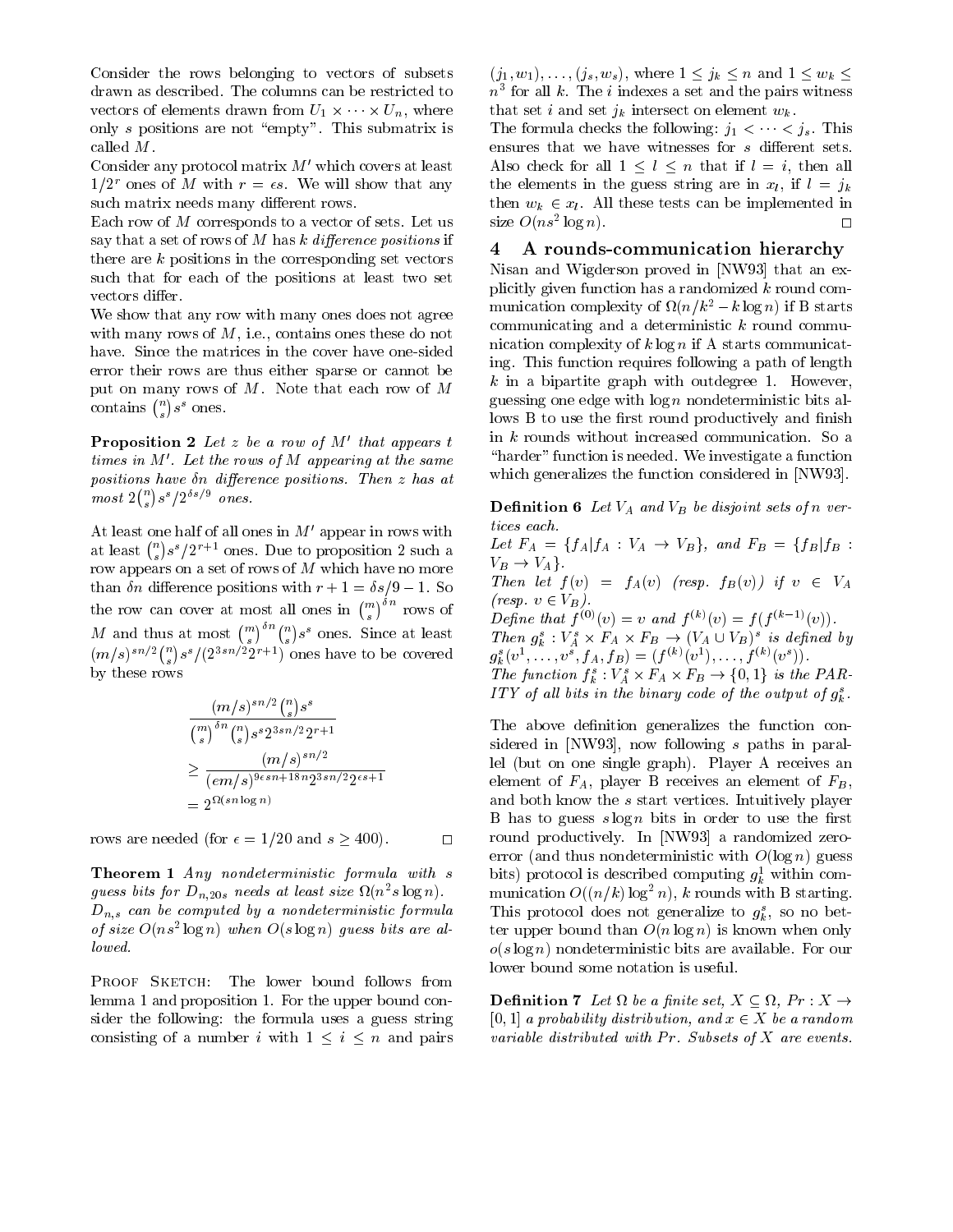The entropy of X is  $H(x) = -\sum_{z \in X} Pr(z) \log Pr(z)$ . The entropy of <sup>X</sup> given an event <sup>W</sup> of a random variable  $y \in Y \subseteq M$  (assimblance with  $\Gamma T : Y \to [0,1]/M$  is fail  $H(x|y \in W) = -\sum_{z \in X} Pr(z|y \in W) \log Pr(z|y \in \text{information})$ W). The conditional entropy of <sup>X</sup> given <sup>Y</sup> is  $H(x|y) = E_a[H(x|y = a)],$  the expectation over the elementary events of <sup>Y</sup> .

The information on the logic on  $\mathcal{L}$  is information of  $\mathcal{L}$ Conditional information is defined by  $I(x|y \in W)$  =  $\mathbf{H}(\mathbf{x}) = \mathbf{H}(\mathbf{x}) = \mathbf{H}(\mathbf{x}) = \mathbf{H}(\mathbf{x})$  and  $\mathbf{H}(\mathbf{x}) = \mathbf{H}(\mathbf{x})$ 

Theorem 2 will be derived mainly from the following lemma.

**Lemma 2**  $NC_{s/3200}^{-1}(f_k^s) \geq \frac{3}{2s^2k^2} - 3sk \log n$ 

PROOF: As in [NW93] we consider k round protocols (with B starting) for  $f_k^s$ , which must communicate in round  $t > 1$  additionally  $v_{t-1} = f^{(t-1)}(v^t)$ for all  $i$ , i.e., follow all paths with one round delay. This costs  $sk \log n$  bits extra. Assume that overall  $\epsilon/2n - 2sk \log n$  bits for  $\epsilon = 1/(s^2k^2)$  are sent. We will show that this communication does not suffice thus proving the claimed lower bound for general protocols.

A nondeterministic protocol with  $s/3200$  guess bits consists of  $2^{s/3200}$  deterministic protocols which recognize languages that cover  $f_k^s$ . A deterministic protocol tree is a tree, where the sons of a node correspond to the messages sent at their father. The nodes  $z$  can be labeled with the submatrices  $r_A \times r_B$  of inputs that share the communication on the path from the root to the node. Let  $\delta = \sqrt{\epsilon/20}$  and let  $c_z$  bits be communicated before the node is reached. Assume that it is A's turn to speak and that  $z$  is in depth  $t$ . Nisan and Wigderson call  $z$  nice (for the ith path) if

- 1.  $I(f_4^z) \leq 2c_z$
- 2.  $I(f_R^z) \leq 2c_z$
- $3. 1 \left( \frac{1}{B} \left( v_{t-1} \right) \right) \geq 0$

with an analogous definition for the situation when B speaks. The main lemma of [NW93] can be stated as follows.

**Fact 3** If z is nice for i, and w is a random child of z, then  $Pr[w \text{ not nice for } i] \leq 22\sqrt{\epsilon} + \frac{1}{n}$ , where children vari are chosen with probability proportional to the number of inputs arriving at them.

With probability at most  $22k\sqrt{\epsilon} + k/n$  a uniformly Th chosen input is in a leaf which is not nice for i.

Consider a deterministic protocol tree for  $f_k^s$ . We show that with probability at least  $1 - 2^{-s/3195+1}$  a randomly chosen input reaches a leaf in which the information on the end vertices of (s) paths, each conditioned on the values of all other paths, is small. This allows to bound the distributional complexity of  $J_{\bar{k}}$  with a large one-sided error and hence the limited nondeterministic complexity.

Consider one of the <sup>s</sup> paths to be traced. All other paths use at most  $(s-1)k$  edges. Let the random variable  $y \in Y$  correspond to the possibilities to fix exactly  $(s - 1)$  paths. Then Y contains all sets of inputs with the property that the inputs in one set have exactly  $s - 1$  paths in common. Let the random variable y be distributed uniformly. The subsets  $W \subseteq$ y are events, which comes are corresponding to the corresponding to the corresponding to the corresponding to the corresponding to the corresponding to the corresponding to the corresponding to the corresponding to the cor r state in the path of the state of the state of the state of the state of the state of the state of the state of the state of the state of the state of the state of the state of the state of the state of the state of the

Call a node of the protocol tree very nice for <sup>i</sup> if

- 1.  $I(f_A^z|y) \le 2c_z + 4sk \log n$ 2.  $I(f_R^z|y) \le 2c_z + 4sk \log n$
- 
- 3.  $I(f_B(v_{t-1})|y) \leq 0$

again with an analogous definition for the situation when B speaks. The following can be proved in a similar fashion as fact 3.

**Proposition 4** Let  $W \subseteq Y$  be an event that does not  $\epsilon$ contain an elementary event fixing path i. An input chosen randomly under the condition <sup>W</sup> reaches a leaf which is not very nice for <sup>i</sup> with probability at most  $22k\sqrt{\epsilon}+k/n$ .

Consider the experiment of choosing a random input uniformly. Let the random variable  $x_i$  be 1 if the input reaches a leaf which is not very nice for  $i$ . Then let  $x = \sum x_i$  under the single experiment of picking an input uniformly. In order to analyze the probability that  $x$  gets large we use martingales (see e.g. [MR95]).

**Definition 8** Let  $x$  be an integer valued random variable. The expected value of x is  $E[x] = \sum_a a \cdot Pr(x =$ a), the conditional expectation is  $E[x|y=u] = \sum_a a$  $Pr(x = a|y = u)$ , and the random variable  $E[x|y]$  is  $f$  (u)  $f$  for a set of  $f$  and  $f$  and  $f$  are expected ( ation  $E[x|\mathcal{F}]$  is defined by  $E[x|y]$  for some random variable <sup>y</sup> that takes distinct values on the elementary events of F.

The definition of  $E[x|\mathcal{F}]$  does not depend on the specific values of  $y$  on elementary events.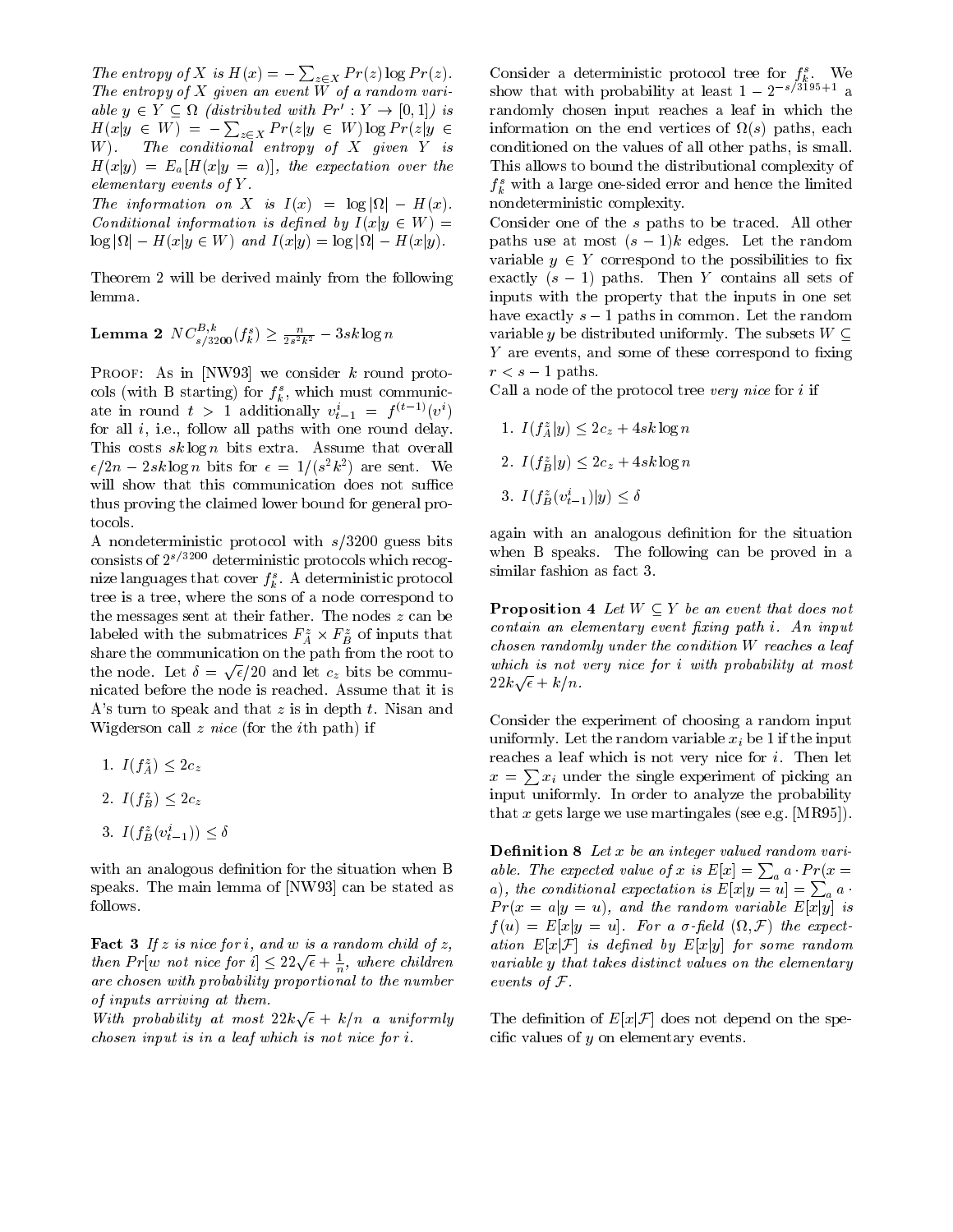**Definition** 9 Given the  $\sigma$ -neta (*M.F)* with  $\mathcal{F} = 2$ **Definition 9** Given the  $\sigma$ -field  $(\Omega, \mathcal{F})$  with  $\mathcal{F} = 2^{\Omega}$ <br>any sequence  $\mathcal{F}_0 \subseteq \mathcal{F}_1 \subseteq \mathcal{F}_2 \subseteq \cdots \subseteq \mathcal{F}_m$  of subsets of  $2^{\sim}$  is called a litter if

- 1.  $J_0 = {\psi, M}$
- 2.  $\mathcal{F}_m = 2^{\Omega}$
- $\beta$  (M,  $\mathcal{F}_i$ ) is a  $\sigma$ -peia for an i.

Instead of defining martingales formally we only state a description how to create one.

**Fact 5** Let  $(t_1, t_1, t_2, t_3)$  be a probability space with a filter  $\mathcal{F}_0 \subseteq \mathcal{F}_1 \subseteq \mathcal{F}_2 \subseteq \cdots \subseteq \mathcal{F}_m$ . Let  $(\Omega, \mathcal{F}, Pr)$  be a probabili<br> $\subseteq \mathcal{F}_1 \subseteq \mathcal{F}_2 \subseteq \cdots \subseteq \mathcal{F}_m$ . Let  $x$  be a random variable over this space and let

 $Z_i = E[x|\mathcal{F}_i]$ . Then the sequence  $Z_0, Z_1, \ldots, Z_m$  is a martingale.

This sequence is usually referred to as the Doob Martingale of x. A filter can be generated by defining a  $\qquad$  we have sequence of partitions, where the partition  $i$  corresponds to the set of elementary events in  $\mathcal{F}_i$ . Consider the filter generated by the following partitions of the inputs:  $r_0$  is trivial, i.e., contains the set of all inputs and the empty set. For  $r_1$  partition the set of all inputs according to the possibilities to fix path 1 including its starting vertex. For  $\mathcal{F}_i$  partition the previous partition according to the possibilities to fix path i including its starting vertex, i.e., partition all inputs according to the possibilities to fix paths 1 to *i*.  $\mathcal{F}_{s+1}$ equals  $2^{\Omega}$ .

 $\sum x_i$ , the number of paths, for which a random leaf is  $\qquad$  m Recall that the random variable of interest is  $x =$ not very nice. Let  $Z_0 = E[x]$  and  $Z_i = E[x|\mathcal{F}_i]$ , i.e., the expected value of the sum and the random variable of the expected value of the sum depending on how the first  $i$  paths are fixed. We want to bound the probability that  $|Z_s - Z_0|$ , i.e., the difference between x and its expectation is large with Azuma's Inequality.

Fact <sup>6</sup> Let Z0; Z1;::: be a martingale sequence such that  $, \ldots$  be a martingale seque<br> $|Z_i - Z_{i-1}| \leq c_i.$ 

$$
|Z_i - Z_{i-1}| \leq c_i
$$

Then for all  $t > 0$  and  $\lambda > 0$ ,

$$
Pr(|Z_t - Z_0| \ge \lambda) \le 2 \exp\left(-\frac{\lambda^2}{2\sum_{i=1}^t c_i^2}\right).
$$

What happens to the expected value of the sum, if one more path is fixed? The last vertex of that path may reach large information, so we must assume that  $x_i = 1$ . Other changes in  $E[x] = \sum E[x_i]$  can be the bounded as follows:

$$
E[\sum_{j>i} x_j | \mathcal{F}_i] \leq \sum_{j>i} E[x_j | W_j]
$$

for events  $W_j \subseteq Y$  and so we have that

$$
|Z_i - Z_{i-1}|
$$
  
\n
$$
\leq 1 + E[\sum_{j>i} x_j | \mathcal{F}_i] - E[\sum_{j>i} x_j | \mathcal{F}_{i-1}]
$$
  
\n
$$
\leq 1 + \sum_{j>i} E[x_j | W_j]
$$
  
\n
$$
\leq 1 + s(22k\sqrt{\epsilon} + k/n) \leq 24
$$

with proposition 4. With

$$
Z_r = E[x] = \sum E[x_i] \le s \cdot (22k\sqrt{\epsilon} + k/n) \le 23
$$

$$
Pr(\sum x_i > s/2 + 23) \le Pr(|Z_r - Z_0| \ge s/2)
$$
  

$$
\le 2e^{-\frac{s^2/4}{2s \cdot 576}} \le 2 \cdot 2^{-s/3195}.
$$

Now we can deduce the lemma: Imagine a nondeterministic protocol with  $B$  starting,  $k$  rounds and  $s/3200$  guess bits. This protocol induces a deterministic protocol which accepts at least  $2^{-s/3200}$  of all 1inputs and consequently  $2^{-s/3200-1}$  of all inputs. But any corresponding protocol tree with the allowed com munication has the property that with probability at most  $2^{-s/3195+1}$  a leaf is reached in which there are no paths that have conditioned information at most  $\delta$ . An accepting leaf of the protocol tree has an associated matrix of inputs which is monochromatic, i.e., the parity of the kth vertices is known. But then  $I(f^{(k)}(v^i)|y = a) \ge 1$  for all i and a. So for no i  $I(f^{(n)}(v))|y) \leq \delta$  and monochromatic leafs are not very nice for any i.

Thus no protocol tree with the allowed communication and depth and B starting can compute a fraction of  $2^{-s/3200}$  of all 1-inputs. For the conclusion of theorem 2 we take a look at the nondeterministic communication complexity with unlimited nondeterminism.

**Proposition** *( I*VC( $f_k$ ) =  $\Omega$ (*sk*  $\log(n/(s\kappa)))$ .

Lemma 2 and proposition 7 imply the lower bound of theorem 2 for the function  $f_k^{\text{2008}}$ . The upper bounds are obvious.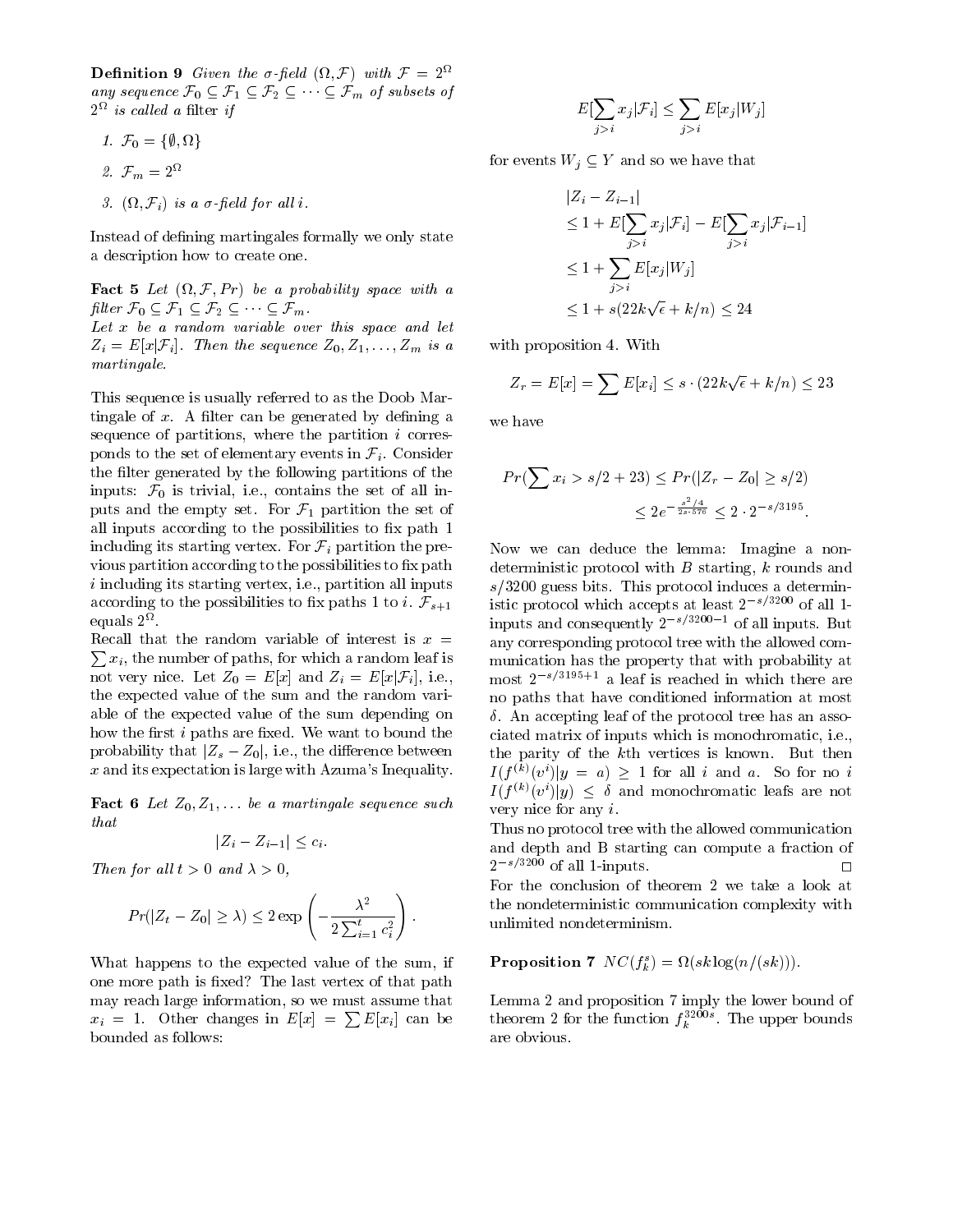#### 5 Hierarchies for 2-way automata

We will present an application of the roundscommunication theorem to automata. First consider automata with unlimited nondeterminism, for which a proper hierarchy on the number of visits holds.

Theorem 3 Any language that can be computed by a k-visit automaton of size q can also be computed by a  $k - j$ -visit automaton of size  $O(q^j - j)(i\tau) \leq k$ . k-visit automaton of size q can also be c<br>  $k - j$ -visit automaton of size  $O(q^{j+2})$  (if<br>
There is a language  $L \subset \{0,1\}^n$  such th

There is a language  $L \subseteq \{0,1\}^n$  such that any k-visit  $a$ utomaton for L neeas size at least  $\Omega(N^{1/2})$  and at most  $O(N^{2n} \log N)$  for  $N = \Theta(2^{n/2})$ , the minimal size of a 1-visit automaton for L.

PROOF SKETCH: Consider any language computed by a k-visit automaton A. For every input  $x_1, \ldots, x_n$  the crossing sequences  $c_i$  contain the sequence of states in which A visits  $x_i$ . Since A is k-visit, all crossing sequences are at most  $k$  long. A performs a j-excursion between i and  $l$  if it starts at i, moves arbitrarily on the positions between  $i$  and  $l$  such that each cell is visited at most  $j + 1$  times, and reaches i or l. A jexcursion can be shortcut by nondeterminism: guess a crossing sequence of length  $j+1$  on i. Then move to the next cell, while guessing a crossing sequence that is consistent with the former crossing sequence and the input, if possible (else stop and reject). For this the "storage" for  $j + 1$  states is sufficient. So when l is reached the whole excursion has been performed (if the guessing was good), without the way back to i. If the way back is needed, the whole process can be performed backwards again, until  $i$  is reached (guess when to stop). So  $O(q^2 + 1)$  states are used, but only  $j-1$  visits may be saved. Since the beginning of excursions can be guessed, too, it suffices to show that every k-visit tour across the input becomes  $k - j$ -visit if an optimal set of  $j + 1$ -excursions is shortcut. The proof for this is omitted.

For the second part consider the language  $L =$  $\{xy|n/2 = |x| = |y| \wedge x = y\}.$  Any k-visit automaton deciding  $L$  can be simulated by a  $k$  round protocol, in which A receives  $x$  and B  $y$ , such that the communication in each round is bounded from below by the logarithm of the size. Since the nondeterministic communication complexity of L is  $n/2$ , at least one round must communicate  $n/(2k)$  bits. On the other hand an automaton can read  $n/(2k)$  bits of x in each round, move to the right position in y, compare, and iterate. For this counters of together  $2 \log n$  bits and  $n/(2k)$  bits "storage" suffice.  $\Box$ The hierarchy between k and  $k-1$  visits is strict up to  $k = \Theta(\sqrt{\log N/\log \log N})$ , but the gaps are T polynomial. This changes drastically for limited nondeterminism.

**Theorem 4** For any s, k there is a language  $F_k^s \subseteq$  $\{0,1\}^n$  which can be decided by a k-visit automaton that works deterministic and has size  $\kappa n^{-s/2}$ .  $F_{\vec{k}}$  requires size  $2^{k(n/(s-k-10g/n))}$  for any  $k-1$ -visit automaton with s guess bits.

PROOF SKETCH: Consider the language of the function  $f_k$ <sup>----</sup> from section 4. A k-visit automaton reads and stores 3200s pointers, moves to their respective positions and so forth. Obviously  $k$  sweeps across the input suffice.

On the other hand with  $k-1$  visits the size is at least  $2<sup>o</sup>$  for the communication  $c = \Omega(n/(s^2 \kappa^2 \log n))$  of one round in a protocol with s guess bits.  $\square$ 

#### Monotone Circuit Depth 6

We first turn to unlimited nondeterminism and find that depth-reduction is possible (the proof is omitted).

Theorem 5 A monotone nondeterministic circuit with size c can be converted to an equivalent monotone nondeterministic formula with depth  $\log c + O(1)$ and size  $O(c)$ . If unbounded fan-in is allowed then depth 2 and size  $O(c)$  suffice.

It is easy to see that a circuit with  $s$  nondeterministic bits can be made deterministic within additive depth increase s by ORing over all choices. So strong deterministic lower bounds lead to lower bounds for limited nondeterminism. But what if much more nondeterministic bits than depth are allowed?

**Theorem 6** Let d, n such that  $\sqrt{n} > d > \log n$ . There is an explicit Boolean function  $g_n^d$  on n variables and a constant  $\epsilon > 0$  so that  $g_n^d$  can be computed by a monotone deterministic circuit of depth  $O(d)$ , and every nondeterministic monotone circuit with  $\epsilon n/a$  guess bits needs depth  $\iota(a)$ .  $g_n^-$  can be computed in monotone depth  $O(\log n)$  with  $n/d$  guess bits.

PROOF SKETCH: The input consists of  $n/d^2$  bipartite undirected graphs on  $2d$  vertices each coded by 0 for edges and 1 for non-edges. The function decides whether all graphs do not contain a perfect matching. This is the direct sum of the dual of the bipartite perfect matching problem, is monotone, and can be computed in monotone depth  $O(d)$ .

With  $n/a$  guess bits choose  $n/a$  subsets of the left side vertices of the  $n/a$  - input graphs. For every subset check whether its neighbor set is smaller than itself. This check suffices due to Hall's theorem. To implemented this by a circuit which is monotone on the input do the following: For every graph  $G$  let  $a_G^*,\ldots,a_G^*$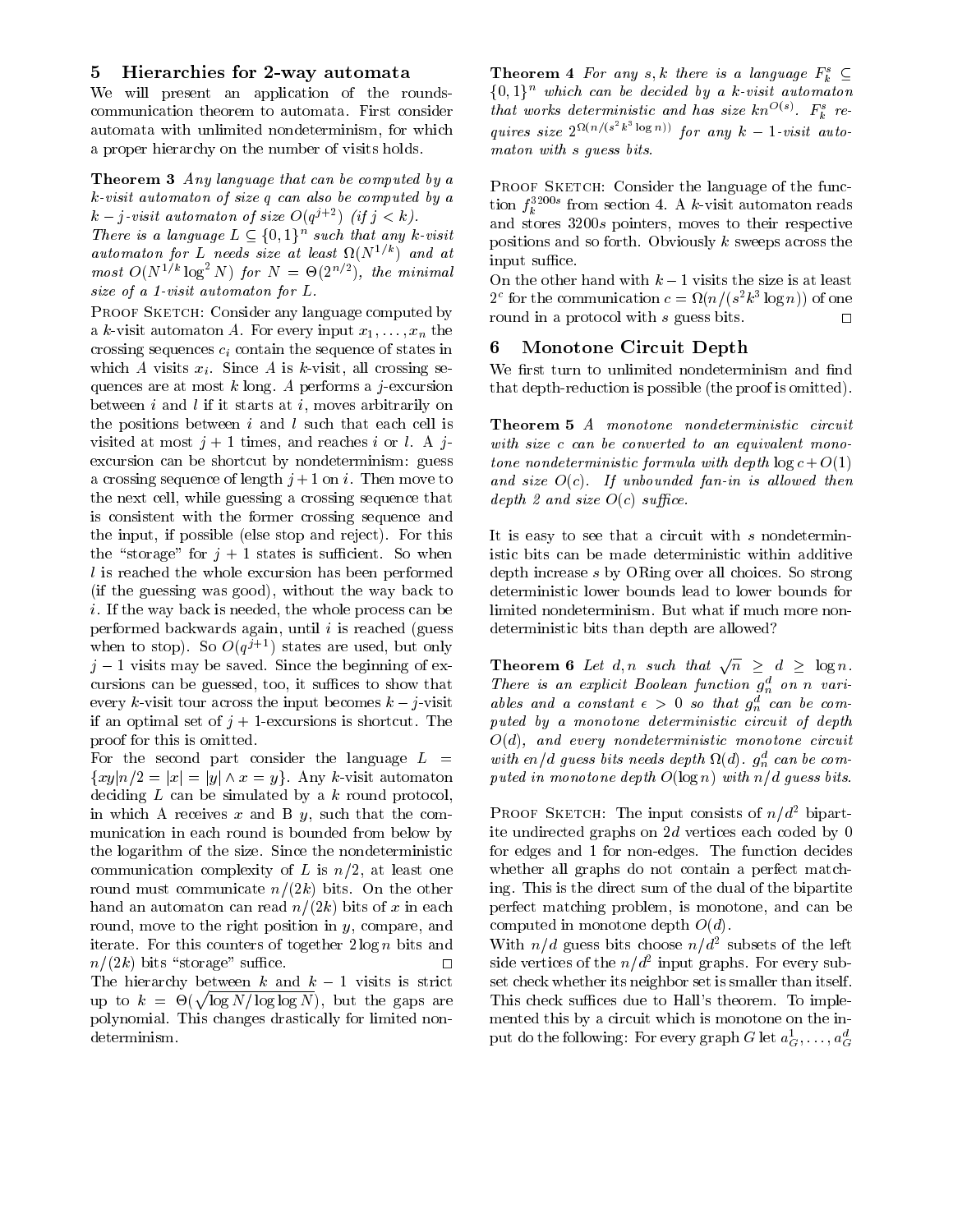denote the guessed subset incidence vector and  $e_G^\sim$  the  $\qquad$  Pi edges of G ( $e_G^{\omega}=0$  means the edge is in the graph).

$$
\bigvee_{k=0}^{d} \left[ \sum_{i=1}^{d} \left( \bigwedge_{j=1}^{d} \neg a_G^j \vee e_G^{j,i} \right) \geq d - k + 1 \wedge \sum_{i=1}^{d} a_G^i \geq k \right]
$$

tests whether for subset  $a_G$  of the left vertices in graph  $G$  the number of neighbors is smaller than its size. This witnesses that  $G$  has no perfect matching. The depth of the test is  $O(\log d)$  due to the monotone formulae for the majority function given in [V84]. So together with an AND over all  $G$  we have depth  $\log n + O(\log d)$ .

Now to the lower bound. The (dual of the) bipartite perfect matching problem has a lower bound on the depth of deterministic monotone circuits of (d) for graphs on 2d vertices. So we are left to prove that  $s = \epsilon n/d$  guess bits do not help (for some  $\epsilon > 0$ ).

Given a monotone circuit  $F$  of depth  $t$  with  $s$  guess bits we construct a monotone deterministic circuit of depth  $t + \epsilon d + O(\log n)$  for bipartite perfect matching on graphs of 2d vertices. This yields a lower bound  $\mathcal{N}$  and  $\mathcal{N}$  are some small of  $\mathcal{N}$ . The observed small  $\mathcal{N}$  and  $\mathcal{N}$ . In the observed small  $\mathcal{N}$ 

By fixing the guess bits of  $F$  we get  $2<sup>s</sup>$  deterministic circuits. At least one of these accepts  $1/2^s$  of all 1inputs. There must be a position in the direct sum where the accepted inputs vary over at least  $1/2^{nd}$  of all bipartite graphs on 2d vertices without a perfect matching, otherwise less than  $1/2<sup>s</sup>$  of all combinations are possible and the circuit accepts too few inputs. In other words: for a fraction of  $1/2^{nd}$  of all bipartite graphs on 2d vertices without perfect matching, there are  $n/d^2 - 1$  other graphs such that the vector of these graphs is accepted. Since the circuit is monotone it is possible to use empty graphs instead of these unknown graphs. Fixing  $n/d^2 - 1$  positions to empty graphs yields a monotone deterministic circuit accepting  $1/2^{ed}$  of all graphs that must be accepted. Since a nondeterministic circuit works for restricted inputs as well we can iterate this and get  $O(d^2 2^{d})$  circuits that cover all ones. An OR tree has additional depth  $\epsilon d + O(\log d)$ . To compute the dual function switch ANDs and ORs.  $\Box$ 

**Theorem 7** There are constants  $c, \epsilon > 0$  such that the following holds: Let d, n such that  $n^{1/c} \geq d \geq$  $\log n$ . There is an explicit Boolean function  $h_n^d$  on n variables that can be computed by a monotone deterministic circuit of polynomial size in depth  $O(d)$ , and every nondeterministic monotone circuit with  $\epsilon \frac{n \log^2 a}{d^{3c-1}}$  h guess ous needs depth  $\mathfrak{u}(a)$ .  $n_n^2$  can be computed in  $\alpha$  dire monotone depth  $O(\log n)$  if  $\frac{n \log a}{d^{2c}}$  guess bits are allowed.

PROOF SKETCH: In  $|\text{KMMI}|$  a function on  $m = i$  inputs is presented that can be computed by a deterministic monotone circuit of depth  $\Theta(t^{-\gamma+1} \log t)$  (for some  $\begin{cases} i & \text{for } i \leq k \\ G \geq k \end{cases}$  constant c) and polynomial size. Take  $(n \log^{3c} d)/d^{3c}$ <br>instances on  $d^{3c}/\log^{3c} d$  input bits each. Like in the  $d - k + 1 \wedge \sum a_G^i \ge k$  instances on  $d^{3c}/\log^{3c} d$  input bits each. Like in theorem 6 it can be shown that the claimed number of guess bits does not help and depth (d) is needed. On the other hand it can also be shown that  $l$  guess bits per instance suffice for depth  $O(\log n)$ .  $\Box$ 

> **Theorem 8** The depth of a monotone circuit for  $s, t$ connectivity using  $(n/k)$  log n nondeterministic bits  $(1 \leq k \leq n)$  is  $\Omega(\log^2 k + \log n)$  and  $\Omega(\log n \log k)$ .

PROOF SKETCH: For the lower bound consider a nondeterministic monotone circuit for s; t-connectivity having access to  $(n/k)$  log n guess bits. The lower bound  $\Omega(\log n)$  is trivial. If  $\log^2 k = O(\log n)$  then the whole lower bound holds, else assume  $\epsilon \log^2 k \geq \log n$ and we have  $r = (n/k) \epsilon \log^2 k$  nondeterministic bits.

Partition the set of vertices into  $n/k$  disjoint sets of size k each. By fixing vertices  $s_i, t_i$  for each set and including the edges  $t_i, s_{i+1}$  we get the direct sum of  $n/k$  instances of s, t-connectivity on graphs of k vertices, i.e., i.e., s  $\sim$  101 m s  $\sim$  101 m s  $\sim$  101 m s  $\sim$  3.1 m s  $\sim$  3.1 m s  $\sim$  3.1 m s  $\sim$  3.1 m s  $\sim$  3.1 m s  $\sim$  3.1 m s  $\sim$  3.1 m s  $\sim$  3.1 m s  $\sim$  3.1 m s  $\sim$  3.1 m s  $\sim$  3.1 m s  $\sim$  3.1 m s  $\sim$  there is a path from  $s_i$  to  $t_i$ .

Like in theorem 6 it can be shown that a circuit with r guess bits for the direct sum on  $n/k$  graphs with k vertices each has size  $\mathcal{U}(\log^2 k)$  (using  $|KW90|$ ).

For the upper bound observe the following. In depth  $O(\log n \log k)$  one can compute for every vertex pair the predicate "has distance at most  $k$ " by (monotone) matrix multiplication. So guessing  $n/k$  vertices and testing if every consecutive pair of them has distance at most k and if s and t are among them suffices.  $\Box$ 

**Theorem 9** For every  $k \geq 2$  and  $s \geq n$  there is a function  $q_{\tilde{k}}$  on  $N = O(s n^{\gamma})$  inputs that can be computed by a deterministic monotone circuit with fan-in  $O(s)$ , depth  $k + 1$ , and size  $O(N)$ . Any monotone circuit with depth k, unbounded fan-in, and s nondeterministic bits for  $q_k^s$  has size  $2^{\Omega(\lfloor N/s \rfloor + \lfloor k \rfloor)}$ .

 $q_{\bar{k}}^-$  can be computed by a monotone circuit with unbounded fan-in,  $O(s \log n)$  nondeterministic bits, depth k, and size  $O(N)$  (with the exception of  $k = 2$ , where the size is  $O(N \log N)$ .

PROOF SKETCH: The (unscaled) function  $q_k$  is defined by an alternating AND-OR-tree of depth  $k+1$ , where the top AND gate has fan-in  $s$  and all other gates have fan-in  $n$ . So there are  $sn^+$  inputs. This is the direct sum of  $s/n$  functions  $q_k$  defined by an alternating AND-OR-tree of depth  $k+1$ , where the top AND gate and all other gates have fan-in  $n$ .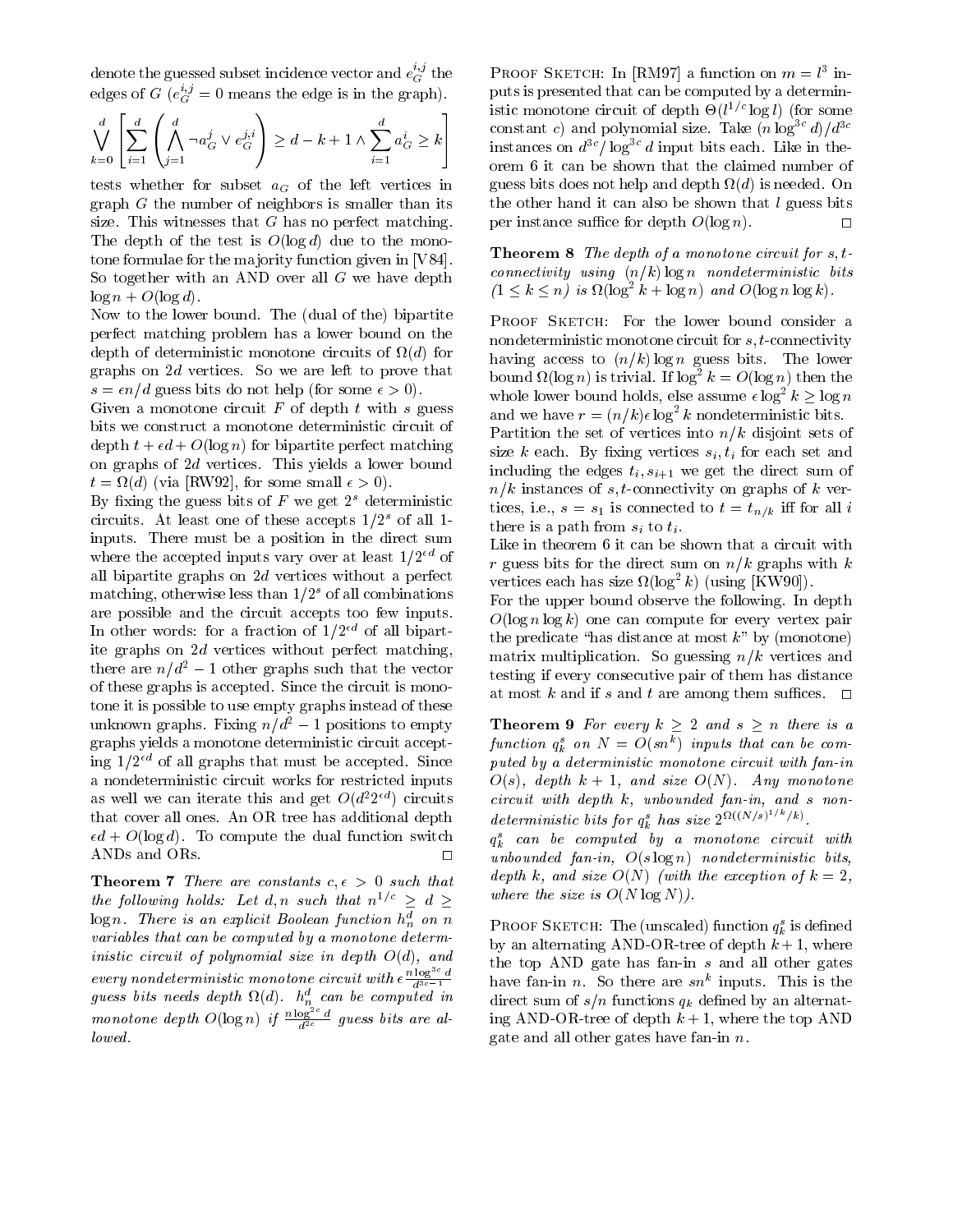The depth  $k+1$  upper bound is immediate by definition. For the lower bound we can argue that a monotone depth k circuit with  $\epsilon s$  guess bits leads to a monotone deterministic depth  $k$  circuit with the same size t which accepts a fraction of  $2^{\epsilon n}$  of all ones of  $q_k$ , [K88] and to an equivalent monotone unbounded fan-in for mula with the same depth and size  $t^*$ . An OR over  $O(2n)$  such formulae gives us a monotone depth  $\sim$  $k + 1$  formula for  $q_k$  with a top OR gate and size  $O(2^{-n}n^{n-1})$ . This leads to the claimed size bound via [KPY84] or [NW93].

In the case of less limited nondeterminism guess strings  $a_1, \ldots, a_s$  of  $\log n$  bits each.  $a_i = j$  indicates that the j<sup>th</sup> child  $F_{i,j}$  of the *i*<sup>th</sup> gate among the children of the top gate in the defining circuit of  $q_k^*$ outputs 1. So it has to be checked whether for all  $i, j$  $a_i = j$  implies that this subcircuit  $F_{i,j}$  outputs 1, i.e.,  $\bigwedge_{i,j} \neg(a_i = j) \vee F_{i,j}$ . This leads to a circuit of depth  $k+1$ , but the term  $\neg(a_i = j)$  can be ORed with all children of the  $F_{i,j}$ , which leads to depth  $k-1$  and [KN96] size  $O(N)$ , if the children are gates, otherwise  $(k = 2)$ the depth is k and the size is  $O(N \log N)$ .

#### References

- [BS90] R.B.Boppana, M.Sipser. The Complexity of Finite Functions. Handbook of Theoretical Computer Science A. Elsevier, 1990.
- [CC97] L.Cai, J.Chen. On the amount of nondeterminism & the power of verifying. SIAM *Journ. Comput.*, vol.26, pp.733-750, 1997.
- [CY91] J.Chen, C.K.Yap. Reversal Complexity.  $SIAM\; Journ.\;Comput., vol.20, pp.622–638,$ 1991.
- [DGS87] P.Duris, Z.Galil, G.Schnitger. Lower Bounds on Communication Complexity. Information and *Computation*, vol.73, pp.1-22, 1987.
- [GLM96] J.Goldsmith, M.A.Levy, M.Mundhenk. Limited Nondeterminism.  $SIGACT$  News, vol.27(2), pp.20-29, 1996.
- [GKW90] J.Goldstine, C.M.R.Kintala, D.Wotschke. On Measuring Nondeterminism in Regular Languages. Information and Computation, vol.86, pp.179-194, 1990.
- [HR93] B.Halstenberg, R.Reischuk. Different Modes of Communication. SIAM Journal Comput., vol.22, pp.913-934, 1993.
- [Hr91] J.Hromkovič. Reversals-Space-Parallelism Tradeoffs for Language Recognition. *Math. Slovaca*, vol.2, pp.  $121–136$ , 1991.
- [Hr97] J.Hromkovic. Communication Complexity and Parallel Computing. Springer, 1997.
- [HrS96] J.Hromkovic, G.Schnitger. Nondeterministic Communication with a Limited Number of Advice Bits. Proc. 28th ACM Symp. on Theory of  $Comp.$ , pp. 451-560, 1996.
- M.Karchmer. Communication Complexity: A New Approach to Circuit Depth. Dissertation, 1988.
- [KW90] M.Karchmer, A.Wigderson. Monotone Circuits for Connectivity Require Superlogarithmic Depth. SIAM Journ. Discrete Math., vol.3, pp.255–265, 1990.
- [Kl97] H.Klauck. On the Size of Probabilistic For mulae. 8th Int. Symp. on Algorithms and  $Computation$ , pp.243-252, 1997.
- [KPY84] M.Klawe, W.Paul, N.Pippenger, M.Yannakakis. On Monotone Formulae With Restricted Depth. Proc. 16th ACM Symp. on Theory of Comp., pp.  $480-487, 1984$ .
- [KN96] E.Kushilevitz, N.Nisan. Communication Complexity. Cambridge University Press, 1996.
- [N66] E.I.Neciporuk. A Boolean function. Sov. Math. Dokl., vol.7, pp.999-1000, 1966.
- [Ne91] I.Newman. Private vs. Common Random Bits in Communication Complexity. Information Processing Letters, vol. 39, pp.67-71, 1991.
- [NW93] N.Nisan, A.Wigderson. Rounds in com munication complexity revisited. SIAM Journ. Comput., vol.22, pp.211-219, 1993.
- [MR95] R.Motwani, P.Raghavan. Randomized Algorithms. Cambridge University Press, 1995.
- [PST83] W.Paul, N.Pippenger, E.Szemerédi, W.Trotter. On Determinism Versus Non-Determinism and Related Problems. 24th Symp. Found. Comput. Science, pp.  $429-438$ , 1983.
- [RM97] R.Raz, P.McKenzie. Separation of the Monotone NC Hierarchy. 38th Symp. Found. Comput. Science, pp.  $234-243$ , 1997.
- [RW92] R.Raz, A.Wigderson. Monotone Circuits for Matching Require Linear Depth. Journ. of the  $ACM$ , vol. 39, pp. 736–744, 1992.
- [V84] L.G. Valiant. Short monotone formulae for the majority function. Journal of Al $gorithms, vol.5, pp. 363–366, 1984.$
- [W87] I.Wegener. The Complexity of Boolean Functions. Wiley, 1987.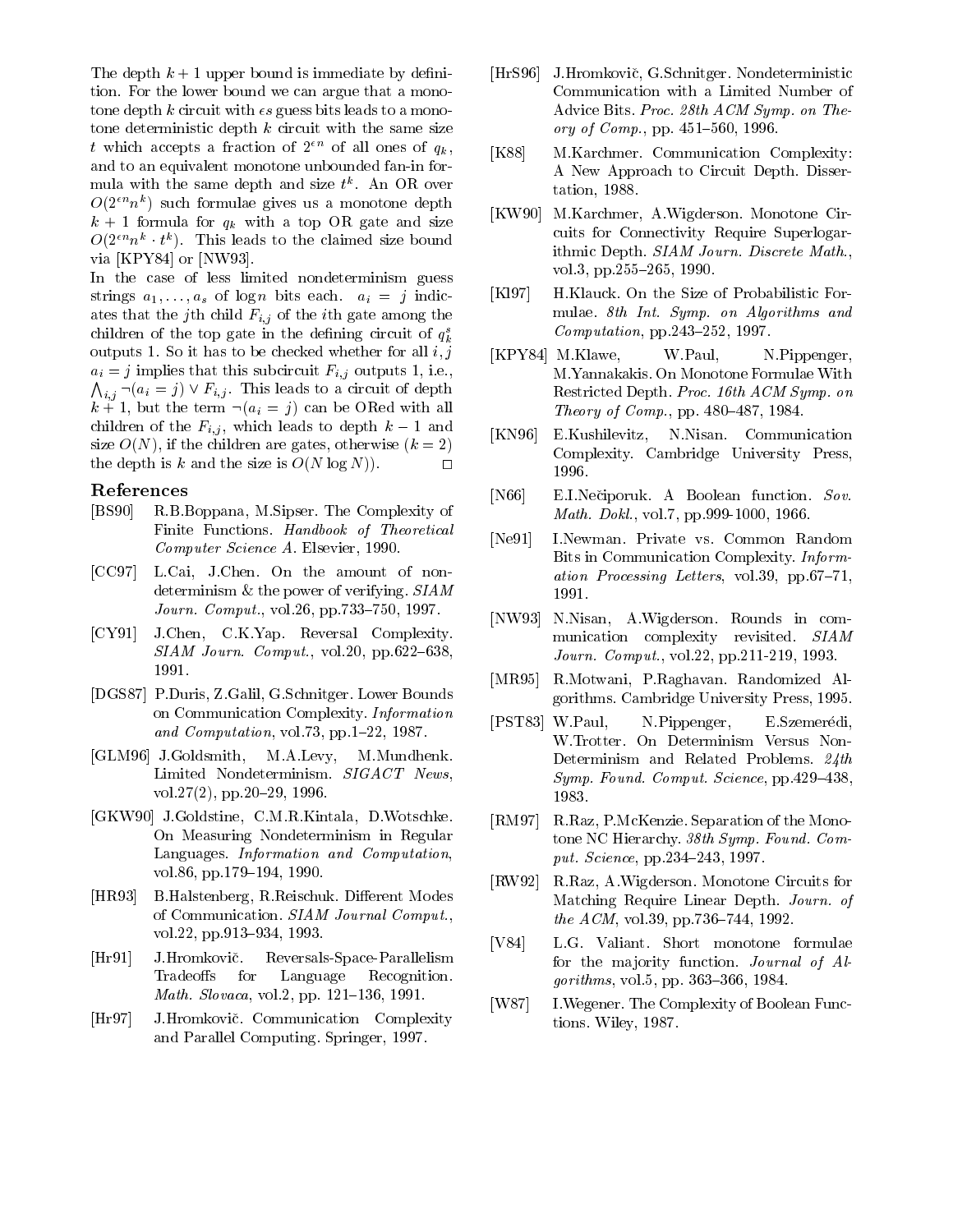## A Appendix: Proofs of Propositions

Proposition 1 The s-nondeterministic Neciporuk function is a lower bound on the size of nondeterministic Boolean formulae with s guess bits.

PROOF: For a given partition of the inputs we show how a nondeterministic formula  $F$  can be simulated by the  $k$  communication games, such that the limited nondeterministic one-way communication of game  $i$  is be valid. bounded by the number of leaves in the subtree of F that contains exactly the variables belonging to B.

Given a nondeterministic formula the two players choose a deterministic formula with their common nondeterministic bits. Player A knows all inputs except those in  $y_i$ . Consider the formula subtree which has as leaves the variables in  $y_i$  of B and as root the top gate. Let  $V_i$  be the vertices of that tree having fan-in 2 and  $P_i$  the set of paths which start in  $V_i$  or at a leave and end in  $V_i$  or at the root without touching any other vertex in  $V_i$ . Obviously it suffices to let A send 2 bits for each path in  $P_i$  determining whether the uppermost gate of the path computes  $0, 1, g$ , or  $\neg q$  for the function g computed on the lowest gate. Since there are at most  $2|V_i| + 1$  such paths an overall communication of  $4|V_i| + 2$  is sufficient. The set  $L_i$  of leaves labeled with variables from  $y_i$  has size  $|V_i| + 1$ , so we have  $N C_s^{\gamma+1}(J) \leq 4|V_i| + 2 < 4|L_i|$  and  $z$  (n thus  $1/4\sum_i NC^{A,1}_s(f^i)$  is a lower bound on the size of nondeterministic formulae with s guess bits.  $\Box$ 

**Proposition 2** Let z be a row of  $M'$  that appears t times in  $M'$ . Let the rows of M appearing at the same positions have  $\delta n$  difference positions. Then  $z$  has at  $most\ 2\binom{n}{s} s^s/2^{\delta s/9}$  ones.

PROOF: Consider t rows of M with  $\delta n$  difference positions that agree with all ones of z. There is a set C of  $\binom{n}{s} s^s$  columns/sets that are ones in the first of these rows, all other columns are invalid. Let  $k = \delta s$ . First we count the columns in  $C$  which intersect with at most  $k/2$  of the sets  $U_i$  of the difference positions. A column in  $C$  is chosen by choosing  $s$  positions in the vector of sets and choosing an intersecting element for each position.

If s positions are chosen randomly then expected  $\delta s$ positions are difference positions. Thus by a Chernoff inequality with probability at most  $2^{-\delta s/9}$  a random column/set in  $C$  does not intersect the  $U_i$  of at least  $k/2$  difference positions. So these columns contribute at most  $2^{-\delta s/9} \binom{n}{s} s^s$  ones.

Now consider the columns/sets in  $C$  which intersect the  $U_i$  of at least  $k/2$  difference positions. How large Thus is the probability for these to intersect with all set vectors on all s nonempty positions? On each difference

position there are two set vectors which have different sets. The probability that one element out of s lies in the intersection of two sets that have distance  $s/2$  is at most 1/2. So the probability that a column set in  $C$  intersects with all sets in the vectors at its  $s$ nonempty positions is at most  $(1/2)^{k/2}$  and so at most  $\binom{n}{s} s^s / 2^{k/2}$  of these ones are legal in the row.

Overall at most a fraction of  $2^{-\delta s/9+1}$  of all ones can

**Proposition 4** Let  $W \subseteq Y$  be an event that does not  $\epsilon$ contain an elementary event fixing path  $i$ . An input chosen randomly under the condition W reaches a leaf which is not very nice for i with probability at most  $22k\sqrt{\epsilon}+k/n$ .

PROOF: First we prove that the first two items of being very nice hold in depth  $j$  in the protocol tree with probability at least  $1-j/n$ . Consider the protocol tree. Restrict the tree to those inputs that satisfy W. So the new protocol tree has a root which is reached by all inputs that satisfy  $W$ . Call the matrix of inputs at a node z satisfying  $W$   $H_A \times H_B$ , the uniformly distributed random variables  $\tilde{h}_{A}^{z}$  and  $h_{B}^{z}$  are defined on columns and rows. The restricted protocol tree induces a protocol, let the communication up to node  $z$  (measured in bits) in this protocol be called  $c_z$ .

So at the root  $I(h_A^2) = I(h_B^2) = 0 = 2c_z$  and thus  $I(h_A^2|y), I(h_B^2|y) \geq \log |Y| \geq 2c_z + \log |Y|$ . [Observe t hat

$$
I(x) \le I(x|y) \le I(x) + H(y) \le I(x) + \log|Y|
$$

for all  $X$  and  $Y$ .]

Now we proceed downwards in the tree. Let  $w$  be a random child of a node z with  $I(n_A^2), I(n_B^2) \leq 2c_z$  (the child is chosen with the probability determined by the number of inputs arriving there). Assume A speaks at z and let  $a'_w$  be the length of the "message" leading to w, thus  $c_w = c_z + a_w$ .  $P T(I(n_{\tilde{B}}|y) > 2c_w + \log|I|) = 0$ , because B sent nothing.

 $Pr(I(n_A^2|y) > 2c_w + \log|Y|) \leq 1/n$  as follows. Let  $\mu$ denote the uniform distribution on inputs satisfying W. A child is chosen with probability  $\mu(H_4^w)/\mu(H_4^z)$ , and

$$
I(h_A^w|y) \le I(h_A^w) + \log|Y|
$$
  
=  $-\log \mu(H_A^w) + \log|Y|$ .

$$
Pr(I(h_A^w|y) > 2c'_w + \log|Y|)
$$